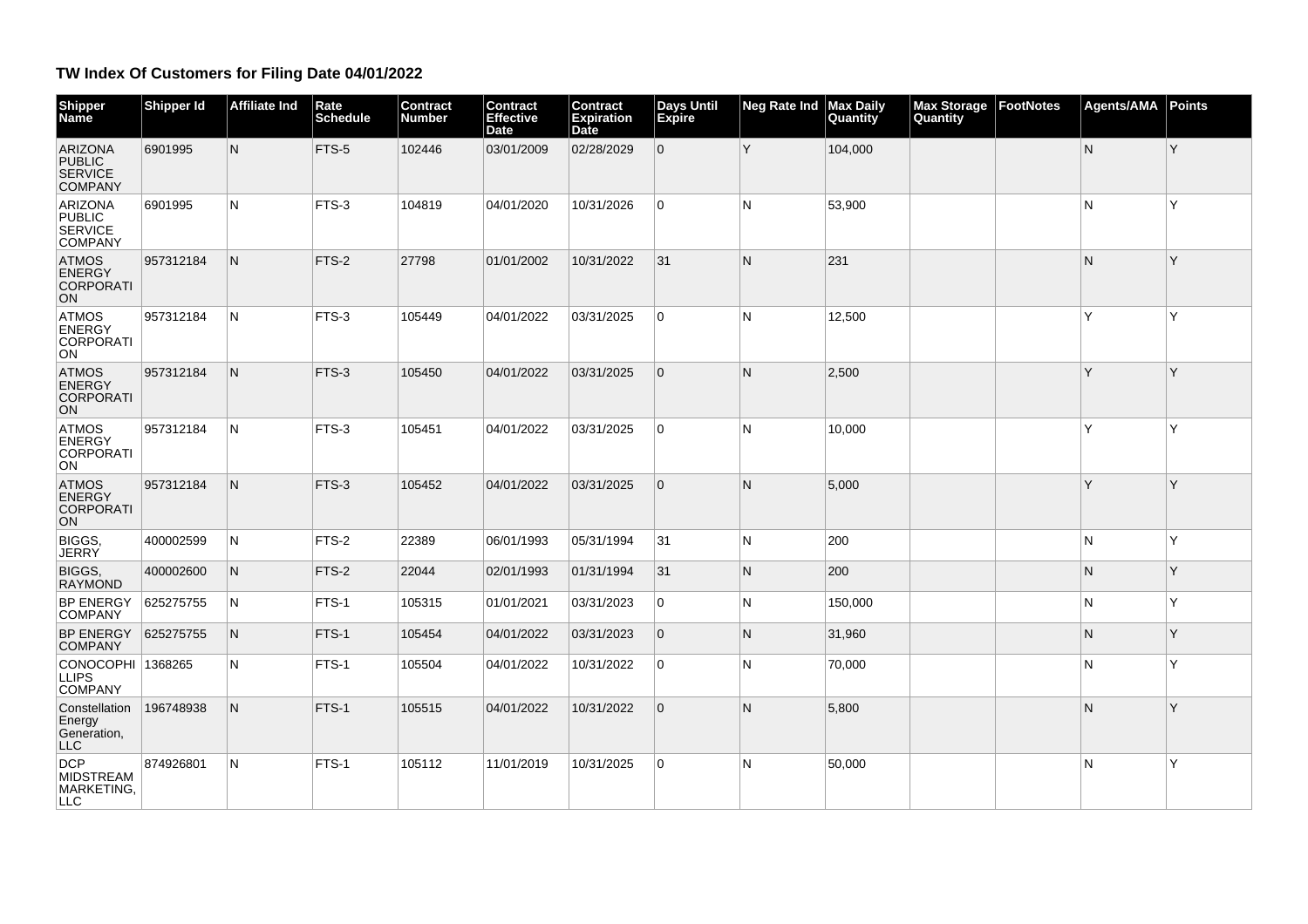| <b>Shipper</b><br><b>Name</b>                                               | <b>Shipper Id</b> | <b>Affiliate Ind</b> | Rate<br><b>Schedule</b> | <b>Contract</b><br>Number | <b>Contract</b><br><b>Effective</b><br><b>Date</b> | <b>Contract</b><br><b>Expiration</b><br>Date | Days Until<br>Expire | <b>Neg Rate Ind</b> | <b>Max Daily</b><br>Quantity | <b>Max Storage</b><br>Quantity | FootNotes | <b>Agents/AMA</b> | <b>Points</b> |
|-----------------------------------------------------------------------------|-------------------|----------------------|-------------------------|---------------------------|----------------------------------------------------|----------------------------------------------|----------------------|---------------------|------------------------------|--------------------------------|-----------|-------------------|---------------|
| <b>EASTERN</b><br><b>NEW</b><br><b>MEXICO GAS</b><br><b>ASSOCIATIO</b><br>N | 73407959          | $\mathsf{N}$         | FTS-1                   | 105406                    | 06/01/2021                                         | 05/31/2024                                   | 0                    | N                   | 200                          |                                |           | $\mathsf{N}$      | Y             |
| <b>ENDURING</b><br><b>RESOURCES</b><br>IV, LLC                              | 156170000         | IN.                  | FTS-1                   | 105446                    | 04/01/2022                                         | 03/31/2023                                   | 0                    | N                   | 21,000                       |                                |           | Y                 | Y             |
| <b>EOG</b><br><b>RESOURCES</b><br>. INC.                                    | 186830733         | $\mathsf{N}$         | FTS-1                   | 104742                    | 04/01/2018                                         | 03/31/2023                                   | $\overline{0}$       | N                   | 30,000                       |                                |           | $\mathsf{N}$      | Y             |
| EOG.<br><b>RESOURCES</b><br>. INC.                                          | 186830733         | N                    | FTS-1                   | 105235                    | 01/01/2021                                         | 03/31/2025                                   | 0                    | N                   | 99,000                       |                                |           | N                 | Υ             |
| EOG<br><b>RESOURCES</b><br>, INC.                                           | 186830733         | N                    | FTS-1                   | 105236                    | 01/01/2021                                         | 03/31/2025                                   | 0                    | N                   | $\Omega$                     |                                |           | N                 | Y             |
| <b>ETC</b><br>MARKETING,<br>LTD                                             | 124416152         | Y                    | FTS-1                   | 105438                    | 04/01/2022                                         | 03/31/2023                                   | 0                    | N                   | 6,000                        |                                |           | N                 | Y             |
| ETC<br>MARKETING,<br><b>LTD</b>                                             | 124416152         | Y                    | FTS-1                   | 105458                    | 04/01/2022                                         | 03/31/2023                                   | 0                    | N                   | $\mathbf{0}$                 |                                |           | N                 | Y             |
| <b>ETC</b><br>MARKETING,<br>LTD                                             | 124416152         | Y                    | FTS-1                   | 105459                    | 04/01/2022                                         | 03/31/2023                                   | 0                    | N                   | 8,040                        |                                |           | N                 | Υ             |
| <b>FISCHBACH</b><br>ER, PETE                                                | 400002604         | $\mathsf{N}$         | FTS-2                   | 22016                     | 02/01/1993                                         | 01/31/1994                                   | 31                   | N.                  | 200                          |                                |           | $\mathsf{N}$      | Y             |
| HARRISON,<br><b>MAX HELEN</b><br><b>PICKENS</b>                             | 400002771         | N                    | FTS-2                   | 22034                     | 02/01/1993                                         | 01/31/1994                                   | 31                   | N                   | 200                          |                                |           | N                 | Υ             |
| <b>HARTREE</b><br>PARTNERS.<br>LP                                           | 15956162          | N                    | FTS-1                   | 105231                    | 04/01/2020                                         | 03/31/2025                                   | 0                    | Y                   | 40,000                       |                                |           | N                 | Y             |
| <b>HARTREE</b><br>PARTNERS,<br>LP.                                          | 15956162          | N                    | FTS-1                   | 105415                    | 11/01/2021                                         | 10/31/2023                                   | 0                    | N                   | 129,450                      |                                |           | N                 | Υ             |
| J. ARON &<br><b>COMPANY</b>                                                 | 6980312           | N                    | FTS-1                   | 105408                    | 06/02/2021                                         | 10/31/2022                                   | 0                    | N                   | 20,000                       |                                |           | $\mathsf{N}$      | Y             |
| <b>JENKINS</b><br>TRUSTEE,<br><b>MARY VIOLA</b>                             | 52002345          | N                    | FTS-2                   | 21991                     | 02/01/1993                                         | 01/31/1994                                   | 31                   | N                   | 200                          |                                |           | N                 | Υ             |
| <b>LEPRINO</b><br><b>FOODS</b><br><b>COMPANY</b>                            | 7076664           | N                    | FTS-1                   | 105262                    | 11/01/2020                                         | 10/31/2025                                   | 0                    | N                   | 2,200                        |                                |           | N                 | Y             |
| <b>LUCID</b><br><b>ENERGY</b><br>DELAWARE,<br>LLC                           | 32759495          | N                    | FTS-1                   | 105185                    | 11/01/2020                                         | 10/31/2023                                   | 0                    | N                   | 160,000                      |                                |           | N                 | Y             |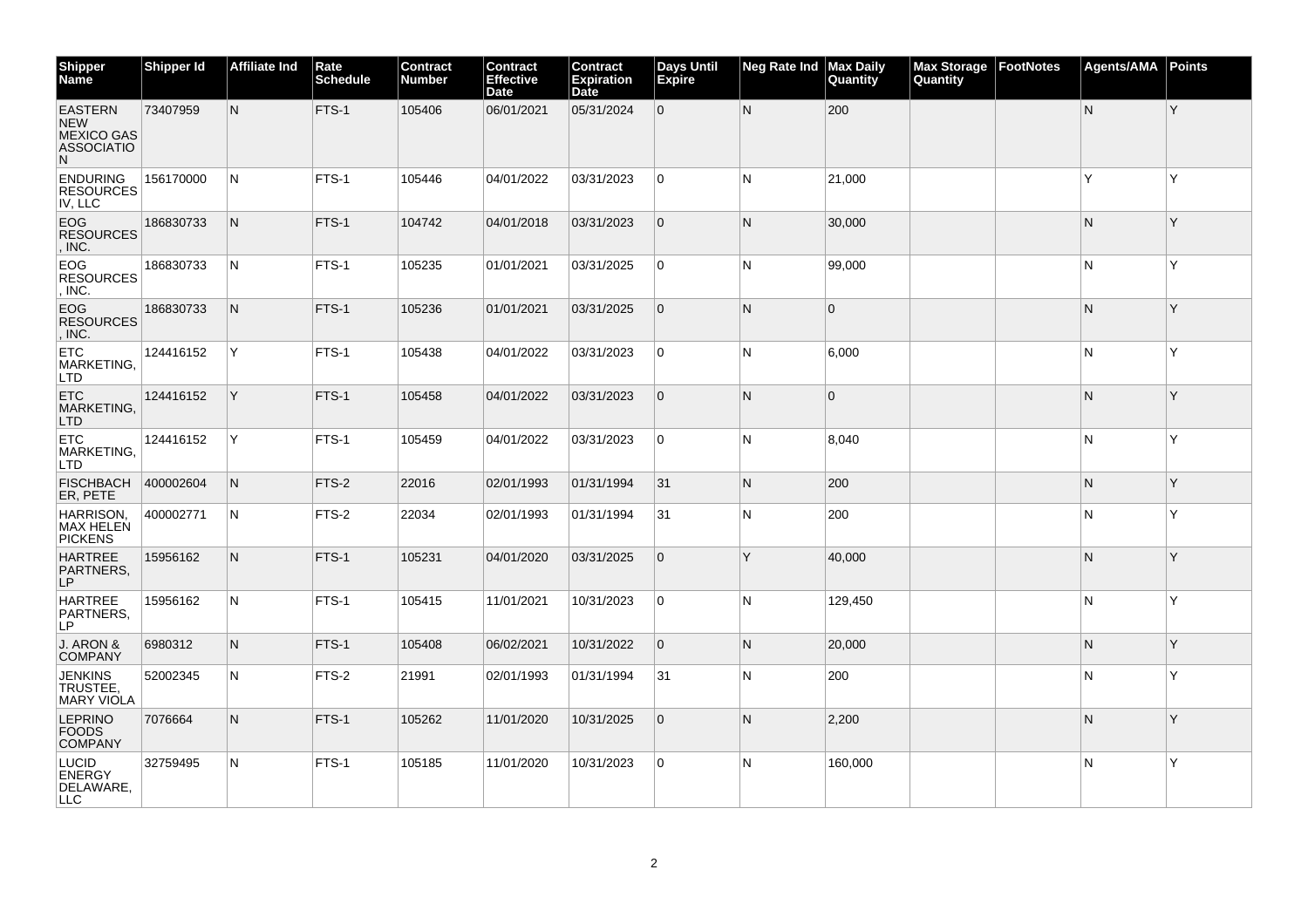| <b>Shipper</b><br><b>Name</b>                                 | <b>Shipper Id</b> | <b>Affiliate Ind</b> | Rate<br><b>Schedule</b> | <b>Contract</b><br>Number | Contract<br><b>Effective</b><br><b>Date</b> | <b>Contract</b><br><b>Expiration</b><br>Date | Days Until<br>Expire | <b>Neg Rate Ind</b> | <b>Max Daily</b><br>Quantity | <b>Max Storage</b><br>Quantity | FootNotes | <b>Agents/AMA</b> | Points   |
|---------------------------------------------------------------|-------------------|----------------------|-------------------------|---------------------------|---------------------------------------------|----------------------------------------------|----------------------|---------------------|------------------------------|--------------------------------|-----------|-------------------|----------|
| <b>LUCID</b><br><b>ENERGY</b><br>DELAWARE,<br><b>LLC</b>      | 32759495          | $\mathsf{N}$         | FTS-1                   | 105192                    | 11/01/2020                                  | 10/31/2023                                   | $\overline{0}$       | N                   | 160,000                      |                                |           | ${\sf N}$         | Y        |
| <b>NAVAJO</b><br><b>TRIBAL</b><br>UTILITY<br><b>AUTHORITY</b> | 800021990         | N                    | FTS-2                   | 21372                     | 02/01/1993                                  | 01/31/2003                                   | 31                   | N                   | 1,346                        |                                |           | Y                 | <b>Y</b> |
| <b>NEW</b><br><b>MEXICO GAS</b><br><b>COMPANY</b>             | 825244697         | $\mathsf{N}$         | FTS-1                   | 105304                    | 11/01/2020                                  | 03/31/2025                                   | 0                    | N                   | $\Omega$                     |                                |           | N                 | Y        |
| <b>NEW</b><br><b>MEXICO GAS</b><br><b>COMPANY</b>             | 825244697         | N                    | FTS-1                   | 105313                    | 11/01/2020                                  | 03/31/2023                                   | 0                    | N                   | $\overline{0}$               |                                |           | N                 | Y        |
| <b>NEW</b><br><b>MEXICO GAS</b><br><b>COMPANY</b>             | 825244697         | N                    | FTS-1                   | 105416                    | 04/01/2022                                  | 04/30/2026                                   | 0                    | N                   | 10,000                       |                                |           | Y                 | Y        |
| <b>NEW</b><br><b>MEXICO GAS</b><br><b>COMPANY</b>             | 825244697         | N                    | FTS-1                   | 105419                    | 04/01/2022                                  | 04/30/2026                                   | 0                    | N                   | 40,000                       |                                |           | Y                 | Υ        |
| <b>NEW</b><br><b>MEXICO GAS</b><br><b>COMPANY</b>             | 825244697         | N                    | FTS-1                   | 105427                    | 04/01/2022                                  | 04/30/2026                                   | 0                    | N                   | $\Omega$                     |                                |           | N                 | Y        |
| <b>NEW</b><br><b>MEXICO GAS</b><br><b>COMPANY</b>             | 825244697         | N                    | FTS-1                   | 105428                    | 04/01/2022                                  | 04/30/2026                                   | 0                    | N                   | $\Omega$                     |                                |           | N                 | Y        |
| NOEL,<br><b>MELVIN</b><br><b>EUGENE</b>                       | 400002606         | N                    | FTS-2                   | 22025                     | 02/01/1993                                  | 02/01/1994                                   | 31                   | N                   | 200                          |                                |           | N                 | Y        |
| <b>NUCOR</b><br><b>STEEL</b><br>KINGMAN,<br>LLC               | 100013791         | N                    | FTS-1                   | 105423                    | 01/01/2022                                  | 03/31/2023                                   | 0                    | N                   | 1,500                        |                                |           | N                 | Υ        |
| O'NEAL &<br><b>SHADID</b>                                     | 400002598         | N                    | FTS-2                   | 22042                     | 02/01/1993                                  | 01/31/1994                                   | 31                   | N.                  | 200                          |                                |           | N                 | Y        |
| OSBORNE,<br>THAD M                                            | 52002336          | N                    | FTS-2                   | 21982                     | 02/01/1993                                  | 01/31/1994                                   | 31                   | N                   | 200                          |                                |           | N                 | Υ        |
| <b>PLAINS GAS</b><br><b>FARMERS</b><br>CO-OP                  | 783310394         | N                    | FTS-2                   | 22036                     | 02/01/1993                                  | 01/31/1994                                   | 31                   | N                   | 3,000                        |                                |           | N                 | Y        |
| PNM-<br>WHOLESALE<br><b>POWER</b><br><b>MARKETING</b>         | 40016268          | N                    | FTS-1                   | 104012                    | 06/01/2015                                  | 05/31/2025                                   | 0                    | N                   | 20,000                       |                                |           | N                 | Y        |
| PNM-<br><b>WHOLESALE</b><br><b>POWER</b><br><b>MARKETING</b>  | 40016268          | N                    | FTS-1                   | 105316                    | 01/01/2021                                  | 12/31/2025                                   | 0                    | N                   | 10,000                       |                                |           | N                 | Y        |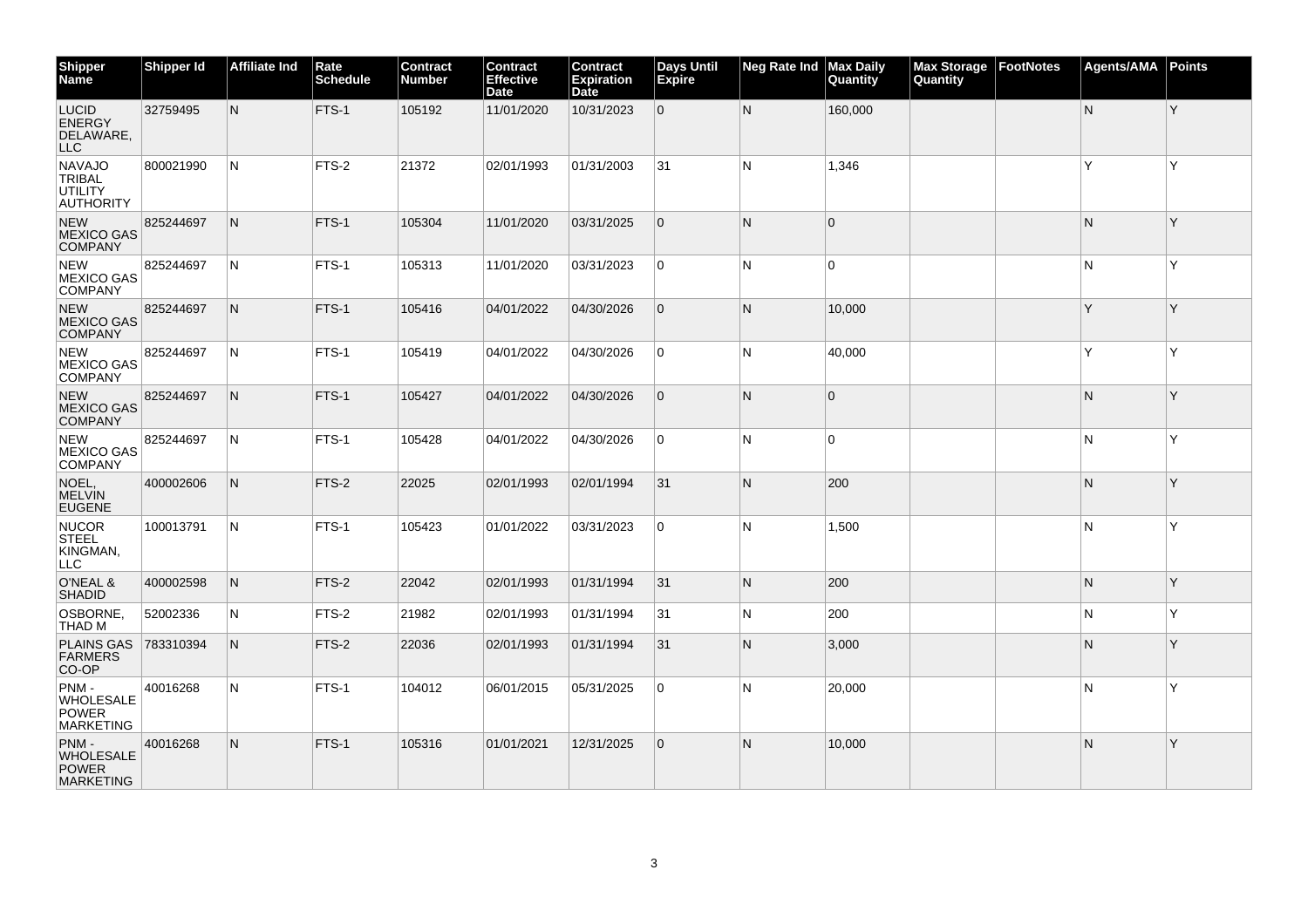| <b>Shipper</b><br><b>Name</b>                                                 | Shipper Id | <b>Affiliate Ind</b> | Rate<br><b>Schedule</b> | Contract<br>Number | <b>Contract</b><br>Effective<br><b>Date</b> | <b>Contract</b><br><b>Expiration</b><br>Date | <b>Days Until</b><br>Expire | <b>Neg Rate Ind</b> | <b>Max Daily</b><br>Quantity | <b>Max Storage</b><br>Quantity | <b>FootNotes</b> | <b>Agents/AMA</b> | <b>Points</b> |
|-------------------------------------------------------------------------------|------------|----------------------|-------------------------|--------------------|---------------------------------------------|----------------------------------------------|-----------------------------|---------------------|------------------------------|--------------------------------|------------------|-------------------|---------------|
| PNM-<br><b>WHOLESALE</b><br><b>POWER</b><br><b>MARKETING</b>                  | 40016268   | N                    | FTS-1                   | 105317             | 01/01/2021                                  | 12/31/2025                                   | 0                           | N                   | 10,000                       |                                |                  | N                 | İΥ.           |
| PNM-<br><b>WHOLESALE</b><br><b>POWER</b><br><b>MARKETING</b>                  | 40016268   | N                    | FTS-1                   | 105347             | 05/01/2021                                  | 03/31/2024                                   | 0                           | N                   | 20,000                       |                                |                  | N                 | Y             |
| <b>PORTALES</b><br><b>DAIRY</b><br>PRODUCTS,<br>LLC.                          | 116986138  | N                    | FTS-1                   | 105366             | 08/01/2021                                  | 07/31/2023                                   | 0                           | N                   | 2,250                        |                                |                  | N                 | Y             |
| RED CEDAR<br><b>GATHERING</b><br><b>COMPANY</b>                               | 872966460  | N                    | FTS-1                   | 104896             | 07/01/2018                                  | 06/30/2023                                   | 0                           | N                   | 16,250                       |                                |                  | N                 | Y             |
| <b>RED</b><br>WILLOW<br><b>PRODUCTIO</b><br>N COMPANY                         | 937526358  | N                    | FTS-1                   | 105280             | 10/01/2020                                  | 09/30/2025                                   | 0                           | N                   | 45,000                       |                                |                  | N                 | Y             |
| <b>RED</b><br><b>WILLOW</b><br><b>PRODUCTIO</b><br>N COMPANY                  | 937526358  | N                    | FTS-1                   | 105447             | 04/01/2022                                  | 03/31/2023                                   | 0                           | N                   | 10,000                       |                                |                  | N                 | Y             |
| ROGERS, JT 111115181                                                          |            | N                    | FTS-2                   | 22001              | 02/01/1993                                  | 01/31/1994                                   | 31                          | N                   | 200                          |                                |                  | N                 | Υ             |
| SCHULTE,<br>EDNA L                                                            | 52002337   | N                    | FTS-2                   | 21997              | 02/01/1993                                  | 01/31/1994                                   | 31                          | N                   | 200                          |                                |                  | N                 | ٧             |
| <b>SHELL</b><br><b>ENERGY</b><br><b>NORTH</b><br><b>AMERICA</b><br>(US), L.P. | 837565548  | N                    | FTS-1                   | 105430             | 01/01/2022                                  | 12/31/2022                                   | 0                           | N                   | 5,800                        |                                |                  | N                 | Y             |
| <b>SOUTHERN</b><br><b>CALIFORNIA</b><br>GAS.<br><b>COMPANY</b>                | 6908826    | N                    | FTS-1                   | 105278             | 11/01/2021                                  | 10/31/2024                                   | l 0                         | N                   | $\Omega$                     |                                |                  | N                 | Y             |
| <b>SOUTHERN</b><br><b>CALIFORNIA</b><br>GAS.<br><b>COMPANY</b>                | 6908826    | N                    | FTS-1                   | 105279             | 04/01/2021                                  | 10/31/2024                                   | 0                           | N                   | 225,000                      |                                |                  | N                 | Υ             |
| <b>SOUTHWES</b><br>T GAS<br><b>CORPORATI</b><br><b>ON</b>                     | 6970917    | N                    | FTS-2                   | 22037              | 02/01/1993                                  | 01/31/1994                                   | 31                          | N                   | 3,000                        |                                |                  | N                 | Y             |
| <b>SOUTHWES</b><br><b>T GAS</b><br><b>CORPORATI</b><br>ON.                    | 6970917    | N                    | FTS-5                   | 102444             | 03/01/2009                                  | 02/29/2024                                   | 0                           | Υ                   | 1,000                        |                                |                  | N                 | Y             |